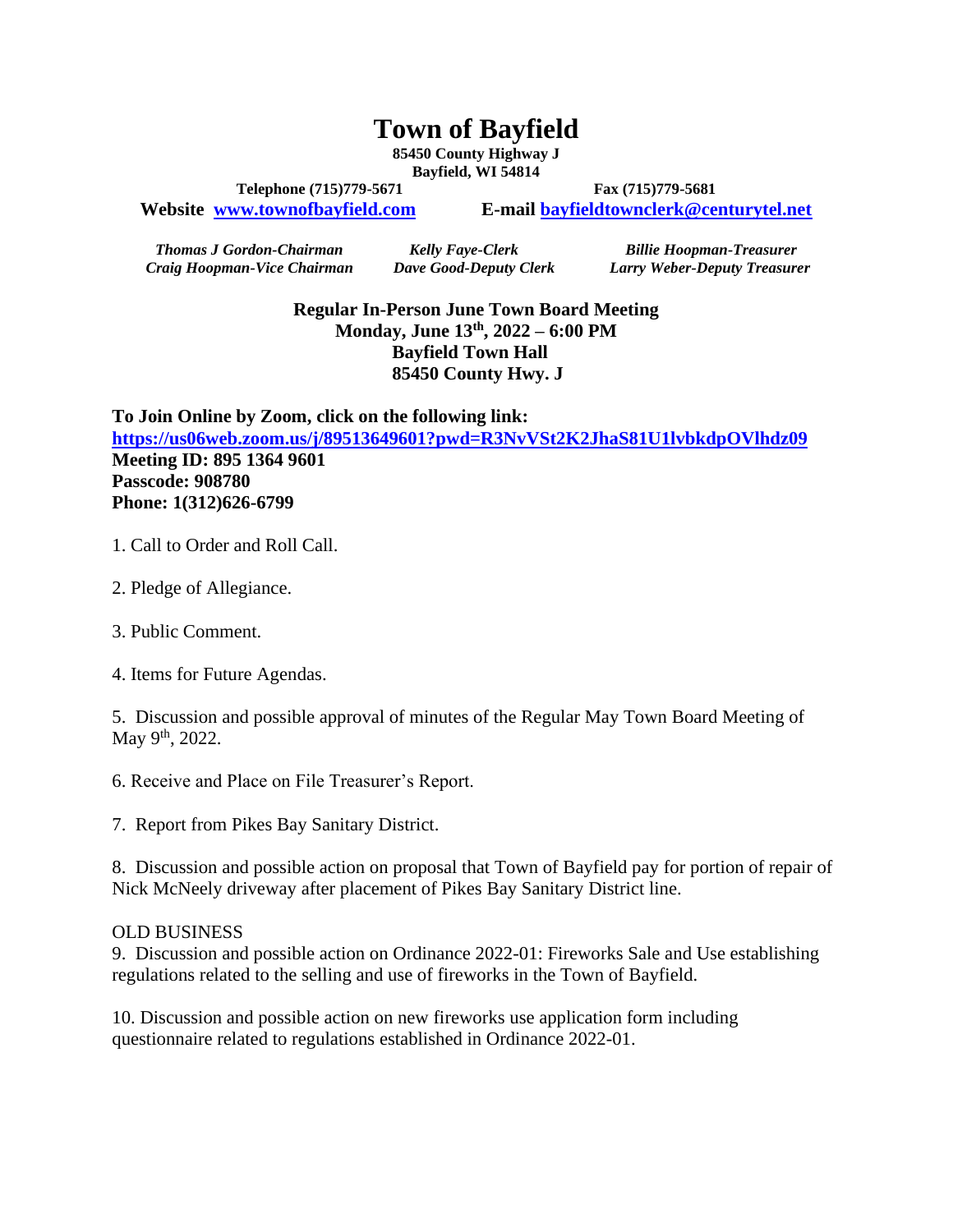11. Discussion and possible action on Ordinance 2022-02: Golf Carts Crossing on Trailer Court Road to allow Apostle Islands Campground employees to drive golf carts across Trailer Court Road. (Pending Attorney Approval).

## NEW BUSINESS

12. Discussion and possible recommendation to Bayfield County Zoning on Class B Conditional Use Application from Bayfield Storage, Jon Nelson-Agent, to construct a 80'x120' heated storage facility to match the existing three structures, located on 5.12-acres zoned RRB, located at 84595 Highway 13, Tax ID #35761.

13. Discussion and possible recommendation to Bayfield County Zoning on Class A Special Use Application from Michael Kooi and Cara Overland to make a portion of the lower level of their single-family residence available as a short-term rental, located on 9.6-acres, zoned R-1, at 86300 Meyers-Olson Road, Tax ID #5759.

14. Discussion and possible recommendation to Bayfield County Zoning on Class A Special Use Application from Leonard and Kathleen Van Zeeland for placing an RV on their property for the purpose of a temporary residence while their home is under construction (allowed for up to four-months per Bayfield County Zoning Code) located on 4.9-acres zoned R-1, at 25758 Highway 13, Tax ID #5475.

15. Discussion and possible action regarding parking concerns on County Highway J during events held at Howl, and Plan Commission recommendation to place "No Parking" signs on the side of the road opposite from the building (between Highway 13 and Trailer Court Road).

16. Discussion of recent Plan Commission agenda item related to property listed for sale in the Bayfield Business Park, intentions of person interested in purchasing the property, and the future use of land in this area (interested buyer to complete a Class A Zoning Application for consideration at future meeting).

17. Discussion and possible action on approval of 2022-2023 Liquor License Applications.

18. Update on room tax collection issues related to Airbnb and other marketplace reporting system.

19. Discussion and possible action on planned use of remaining ARPA funding.

20. Notice of resignation of Plan Commission Chairperson and possible action on appointment of individual for this role.

21. Discussion and possible action on appointment of new Plan Commission member to fill open seat.

22. Discussion and possible authorization to sign new list of Plan Commission members with updated terms now set to expire April 2024.